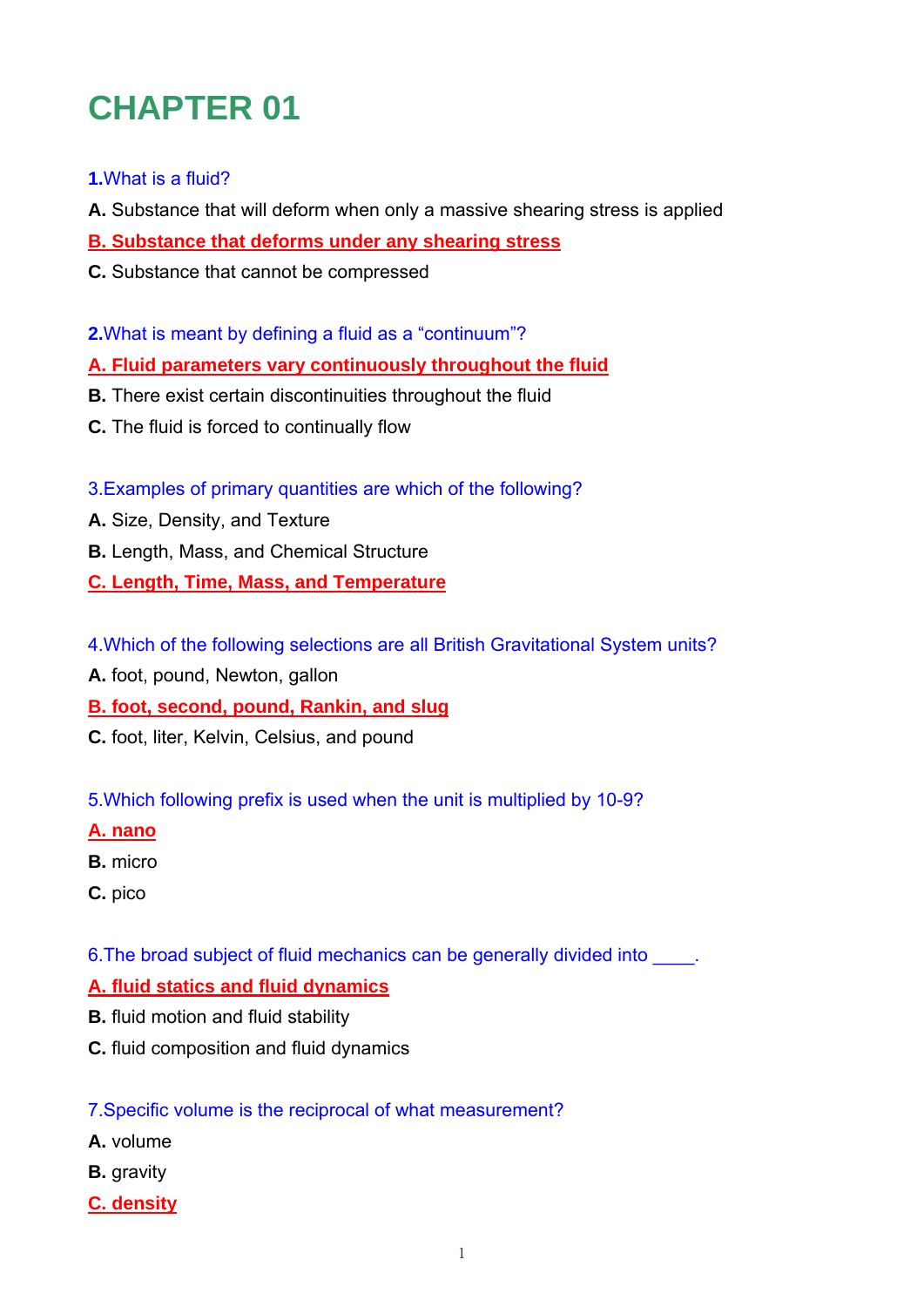# 8.What is the definition of specific gravity?

- **A.** the weight per unit gravity
- **B.** the ratio of the density of water to the density of a fluid
- **C. the ratio of the density of a fluid to the density of water**
- 9.How can the absolute pressure be found by using the gage pressure?

# **A. by adding the gage pressure and the atmospheric pressure**

- **B.** by using the equation  $P = pRT$
- **C.** by subtracting the atmospheric pressure from the gage pressure
- 10.The gas constant, R, depends on what?
- **A.** a relationship between the density and the pressure of the gas
- **B.** the molecular weight of sea-level air

**C. the molecular weight of the gas**

- 11.What is the no-slip condition that all fluids satisfy?
- **A.** the experimental observation that the fluid "slips" by the solid boundaries
- **B. the experimental observation that the fluid "sticks" to the solid boundaries**
- **C.** the experimental observation that the fluid doesn't "stick" to the solid boundaries
- 12. Shearing stress can be increased by  $\qquad$ .
- **A.** increasing the surface area
- **B. increasing pressure**
- **C.** decreasing pressure
- 13.Fluids for which the shearing stress is not linearly related to the rate of shearing strain are designated as what?
- **A.** viscous fluids
- **B.** Newtonian fluid
- **C. non-Newtonian fluid**
- 14. Examples of shear thickening fluids are  $\qquad \Box$
- **A. water-corn starch mixture and water-sand mixture**
- **B.** water-baking soda mixture and water-sand mixture
- **C.** salt-water and quicksand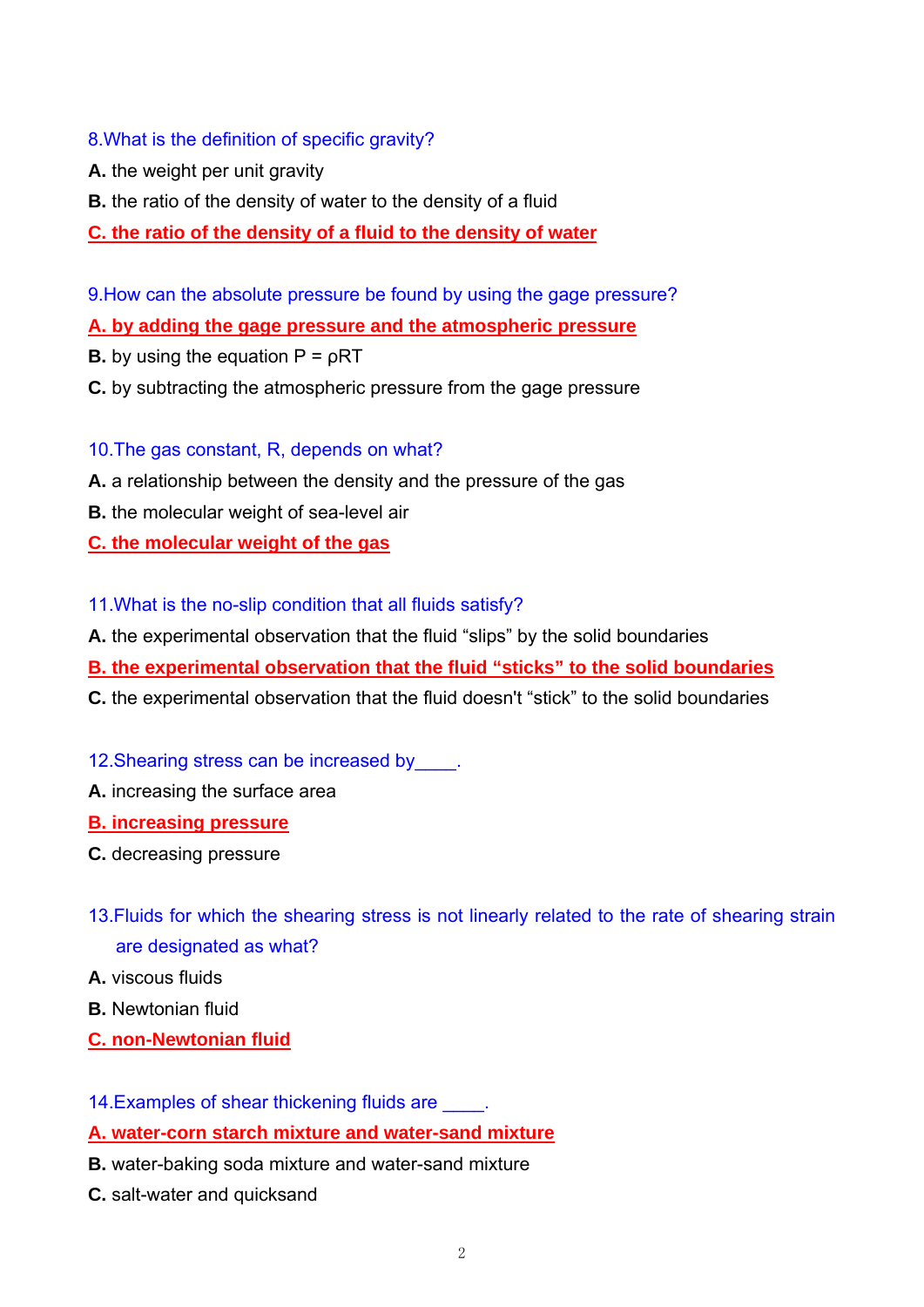15.Which is an example of a Bingham plastic?

**A.** blood

- **B. mayonnaise**
- **C.** salad dressing
- 16.Kinematic viscosity is defined as the ratio of the absolute viscosity to the fluid mass.
- **A.** True
- **B. False**
- 17.The effect of pressure on viscosity is usually neglected.

## **A. True**

- **B.** False
- 18.Which of the following describes the process that occurs under constant temperature conditions?
- **A.** isentropic process
- **B. isothermal process**
- **C.**
- **D.** incompressible process

#### 19.Another term for the speed of sound is what?

- **A.** absolute velocity
- **B.** acoustic speed
- **C. acoustic velocity**
- 20. The development of vapor pressure closely relates to  $\qquad \qquad$ .

#### **A. molecular activity**

- **B.** the boiling point
- **C.** atmospheric pressure
- 21.What was the name of the NASA spacecraft lost due to inconsistencies in units?
- **A.** Mars Exploration Rovers(火星探測漫遊者 Mars Exploration Rover MER 是美國國家航 空航天局的 2003 年火星探測計畫)
- **B.** Stardust(星塵號:一個美國發射的行星間宇宙飛船、蘭卡斯特王室 1947 年 8 月 2 日在 智利墜毀的飛機)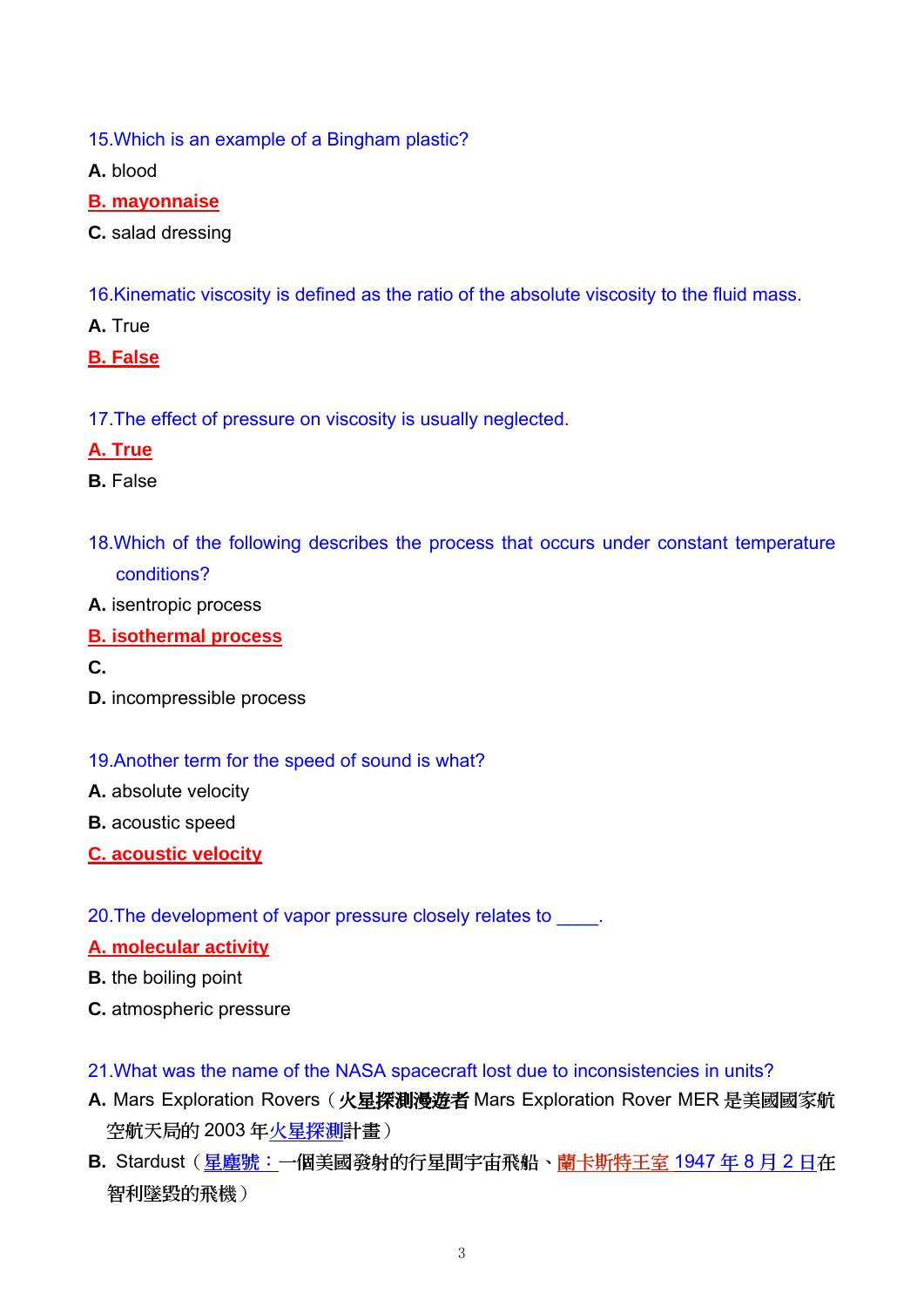- **C. Mars Climate Orbiter**(火星氣候探測者號(**Mars Climate Orbiter**)是美國太空總署的 火星探測衛星,也是火星探測 **98** 計畫的一部份,於 **1999** 年發射。火星極地著陸者號為 另一個探測火星的任務。不過火星氣候探測者號後來在進入火星軌道的過程中失去聯絡, 任務失敗)
- 22.What is meant by a dimensionally homogeneous equation?
- **YOUR ANSWER: dimensions on the left side of the equation must match the dimensions on the right.**
- 23.There are strong similarities between the general approach to fluid mechanics and what?
- **A.** rigid-body motion
- **B. rigid-body and deformable-body solid mechanics**
- **C.** statics and dynamics
- 24. The Pressure in a fluid at rest is defined as the status force per unit area exerted on a plane surface immersed in a fluid

### **YOUR ANSWER: normal**

25.Since large pressures are required to effect a change in volume, we conclude that liquids can be considered as \_\_\_\_ for most practical engineering applications.

## **YOUR ANSWER: incompressible**

26.Boiling, which is the formation of vapor bubbles within the fluid mass, is initiated when the **in the fluid reaches the vapor pressure.** 

## **YOUR ANSWER: absolute pressure**

- 27.The dimensions of surface tension are:
- **A.** L/T
- **B. F/L**
- **C.** L/F

28.Water striders are capable of covering 100 body lengths in one second. True or False

- **A. True**
- **B.** False